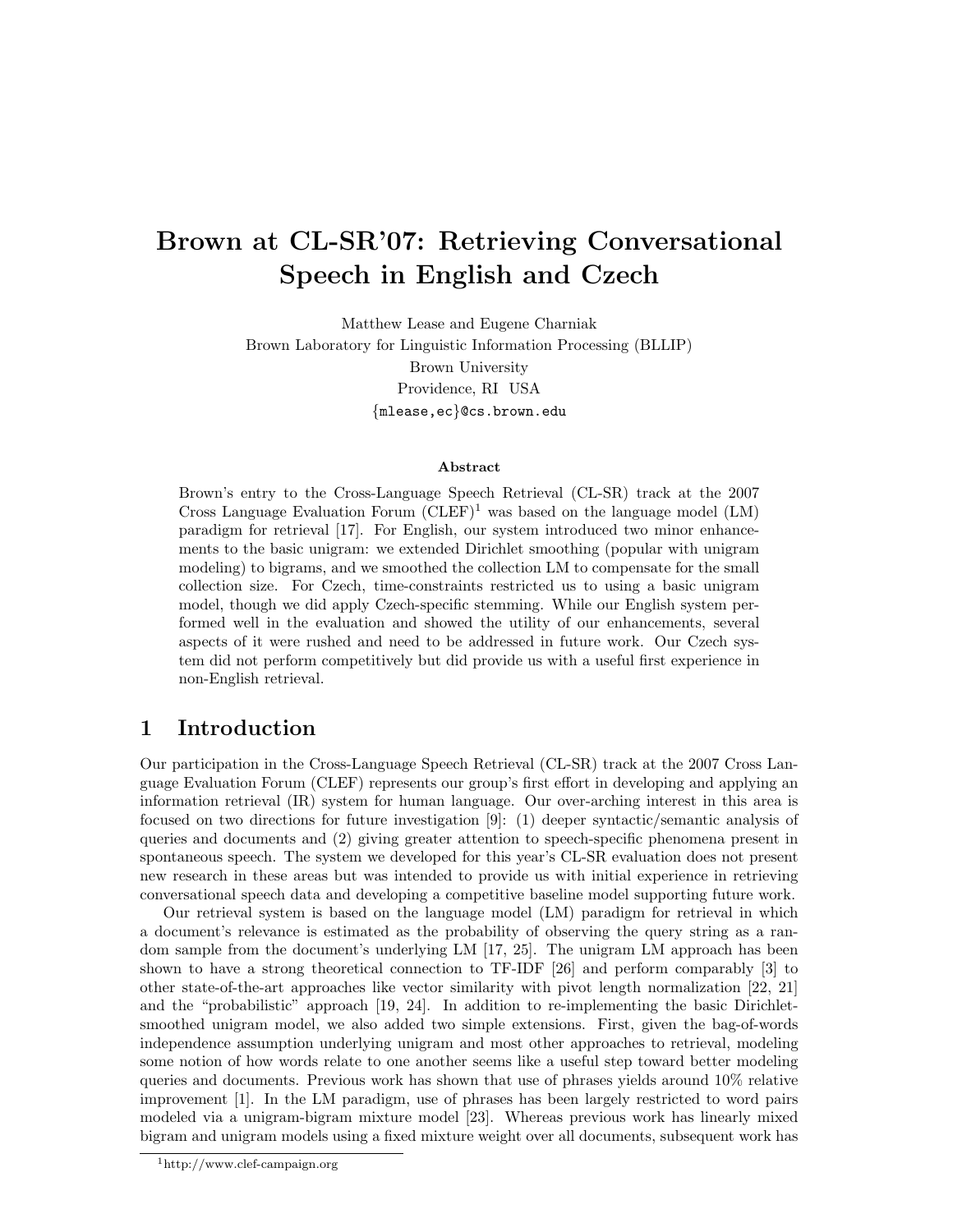shown Dirichlet smoothing to outperform linear interpolation for unigram modeling by varying the mixture weight per-document according to document length. We extended document-collection unigram Dirichlet smoothing to include bigram mixing as well, as described in §3.

The second extension we added was collection smoothing. In the LM paradigm, the document LM is initially estimated by maximum likelihood, meaning any query word not observed in the document is assigned zero probability. This is problematic because there are likely many words related to the document yet which do not appear in it due to its brevity (i.e. chance). Assigning zero probability to a single term would zero-out the probability assigned to the entire query string, which is likely to be a poor estimate of document relevance. Consequently, it is common practice to smooth a document's LM with the collection LM (as a prior) to make the LM more robust. However, the collection LM is also estimated by maximum likelihood and so may also suffer from sparse data problems in the case of small collections. To investigate whether collection smoothing could help, we tried mixing the collection with larger corpora, and results show that collection smoothing substantially improved performance  $(\S4)$ .

Retrieval experiments were conducted in English and Czech (i.e. English queries/documents and Czech queries/documents), but due to time constraints we gave much less attention to Czech, evaluating only a unigram model without the above extensions. While our English system performed well in the evaluation, our Czech system was not competitive. §2 describes the data used in our experiments. In §3, system methodology is presented. Results are presented in §4, with additional details given in the appendix  $(\frac{87}{7})$ . Concluding remarks appear in  $\S5$ .

### 2 Data

This section introduces the English and Czech data used in our retrieval experiments. Our description is brief since this data has been previously described in detail [16, 15]. In addition to providing some factoid information about the collection, we also offer a few off-the-cuff reflections on our impressions of the broader significance of this task/dataset for IR.

The collection consists of interviews conducted by the Survivors of the Shoah Visual History Foundation (VHF) to record the memories of Holocaust survivors, rescuers, and witnesses. In terms of information management, cultural heritage archives like this one can be expected to become more frequent as recording and storage technology continues to become ever more widely accessible. Such archives are also just the tip of the iceberg in terms of the sorts of spontaneous speech being increasingly archived: debates, meetings, classroom discussion, talk shows, telephone conversations, online chat, etc.. In regard to information retrieval, previous work has considered broadcast news in detail [5] while spontaneous speech has garnered far less attention. Spontaneous speech also displays strikingly different phenomena than found in broadcast news or text with potentially interesting consequences for retrieval methodology. Word error rate is higher, topic segmentation is more problematic (potentially involving speaker identification and conversation untangling [2]), and indexing and use of retrieved content is complicated by back-channels, disfluency (filled pauses, explicit editing terms, self interruptions and corrections, etc.), and dramatically different sentential structure as speakers trail off, interrupt one another, and compose their utterances on-the-fly.

Compared to modern-sized retrieval collections, the VHF data set is quite small: the English collection consists of just 8,104 manually segmented interview passages to rank. However, whereas the size of the early text collections like Cranfield was limited by cost and human effort, a cultural heritage archive like this one may in fact be naturally small: in the case of VHF, there are only a limited number of people alive today with first-hand experience of the Holocaust. As for other forms of archived spontaneous speech, a particular individual may be interviewed only so many times, a course or talk shows series eventually terminates, etc. As such, we may increasingly see a practical need for effective search techniques on smaller collections such as this one; optimal methods and parameters on a terabyte collection may not yield the best performance here. Of course, one may have a broad information need and not care about which archived talkshow contained the relevant information. With regard to this scenario, the VHF collection does for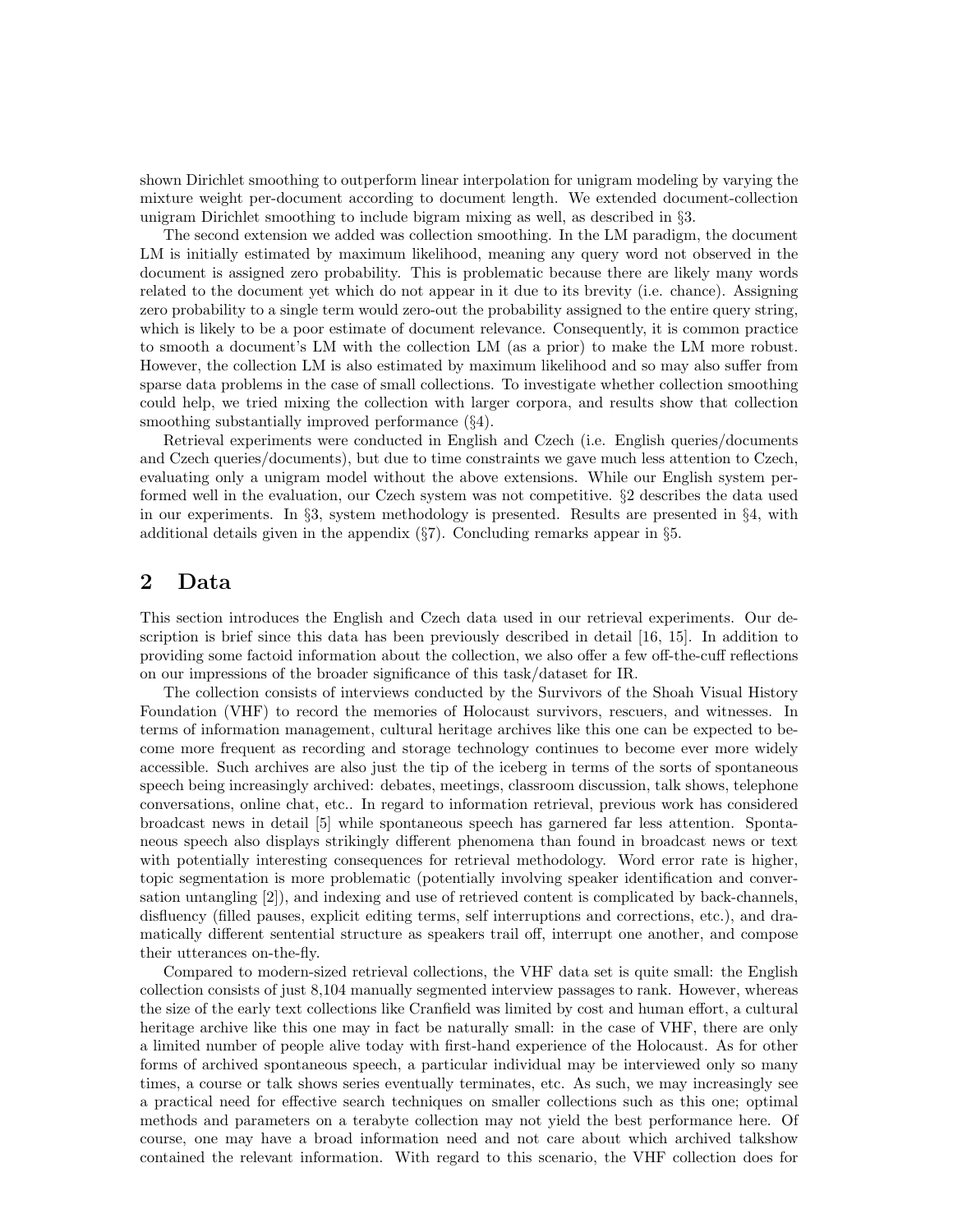spontaneous speech what early collections did for text, and likely larger collections of spontaneous speech are on the horizon.

Topics used were written in usual TREC style with three fields of increasing length: title, description, and narrative. These topics were based on actual information requests received by VHF from interested parties. Manual transcriptions of the interviews were not available in English or Czech, unfortunately, making it difficult to evaluate the impact of recognition errors on retrieval accuracy. Several variant one-best ASR transcripts were available for comparison. Both interviewer and interviewee were recorded on the same microphone/channel; while dialogue from the interviewee certainly dominates the interview, interviewer questions and comments are seen mixed into the same transcript.

#### 2.1 English

Each segment contained a two to three sentence manual summary as well as a set of manually assigned keywords following a careful ontology developed by VHF. It is worth noting that these "manual" segments are far shorter than text and spoken documents commonly retrieved today; they are perhaps most akin to scientific paper abstracts in terms of previous retrieval experiments. Each interviewee also filled out a pre-interview questionnaire with some additional information that could also be used in the "manual" retrieval condition. The ontology developed by VHF could also be exploited for synonym expansion, etc. To date, the interview data and ontology have rarely been used [15]. For the "automatic" retrieval condition, two sets of automatically recognized keywords were available in addition to the ASR transcripts [15].

#### 2.2 Czech

Czech interviews were not manually segmented as with English. Instead, track organizers supplied a set of scripts allowing the interviews to be automatically segmented for a fixed duration and overlap size with neighboring segments. They also supplied one such "quickstart" segmentation generated by their scripts, which had 11,377 segments of three-minute passages in which the first and last minute overlapped the neighboring segments. The idea of the scripts was to allow participants to explore the effects of various segmentations on retrieval accuracy. Unfortunately, problems with the scripts were found during the evaluation and led the organizers to suggest teams use the quickstart segments and avoid use of the scripts.

No manual summary or keywords available were available for the interviews. There also were no automatically recognized keywords; those used in the 2006 evaluation were removed for 2007 due to an unspecified problem with them.

### 3 Method

As described in the introduction, our retrieval system was based on the language model (LM) paradigm for retrieval [17]. In this paradigm, one assumes a unique language model (LM) underlies each observed document and estimates document relevance by the probability of observing the query as a random sample generated by the document's underlying LM. Usually one assumes bagof-words independence similar to that employed with the probabilistic and vector-space models: the probability of a string of words is computed as the product of the individual word probabilities (i.e. a unigram model).

$$
P(Q|D) = \prod_{w \in Q} P(w|D)
$$
\n(1)

One challenge of the LM paradigm is estimating the parameters of the underlying LMs given the brevity of the observed documents; if one simply takes the maximum likelihood estimate (MLE), a single query term unobserved in the document would zero-out the entire probability of observing the query given the document, making the entire framework exceedingly fragile. Instead one commonly employs smoothing to discount the probability mass assigned to observed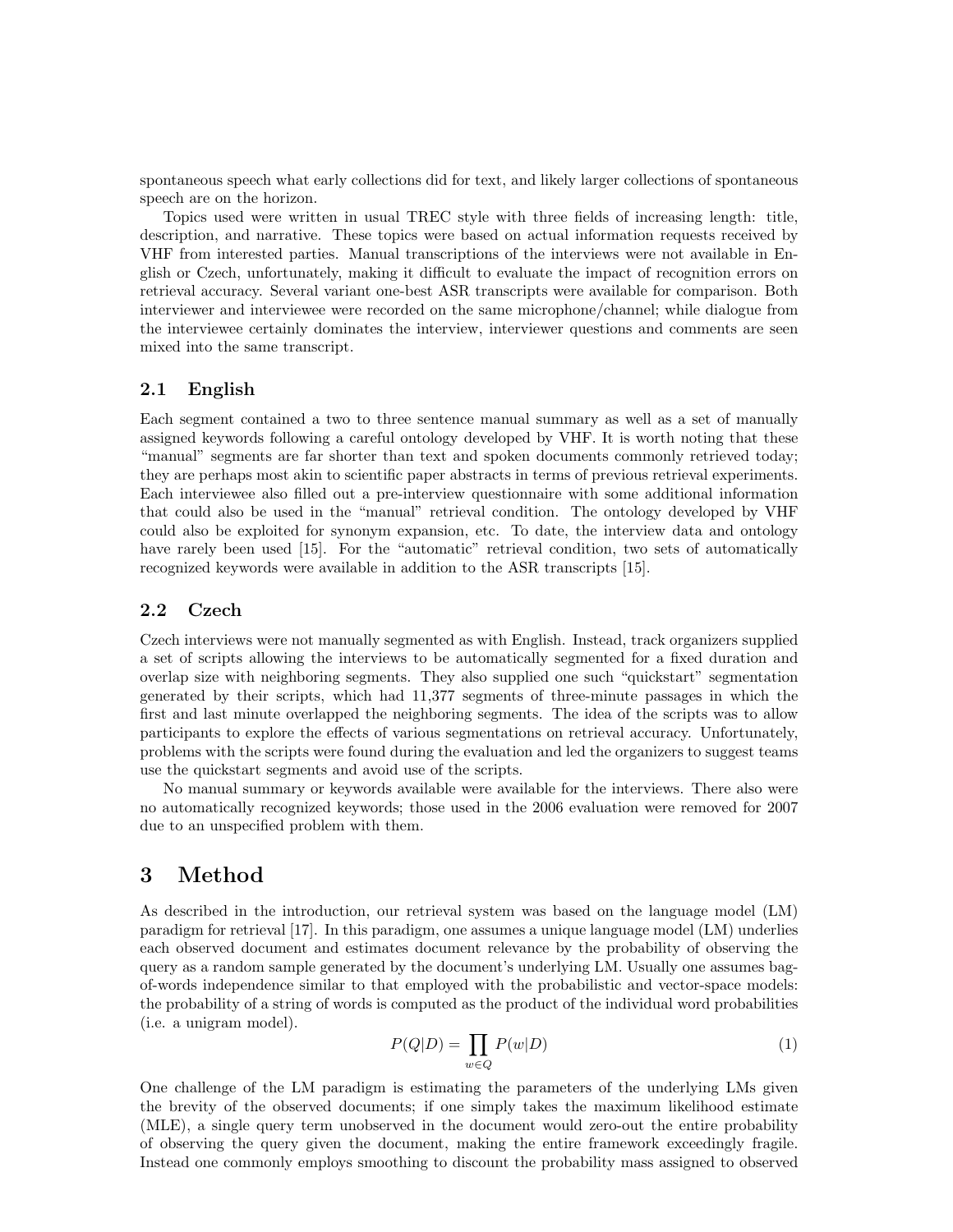terms and reserve some probability mass for all unseen terms. Previous work has shown Dirichlet smoothing of the form below to be most effective in practice [26]. This form of smoothing adds a hyper-parameter number of pseudo-counts distributed fractionally according to the prior collection model. N is the total number of words in the document.

$$
P(w|D) = \frac{C_D(w) + \mu P(w|C)}{N + \mu}
$$
\n<sup>(2)</sup>

The LM approach has been shown to have a strong theoretical connection to TF-IDF [26] and perform comparably to vector similarity and probabilistic approaches in practice [3]. A potential advantage of the LM approach lies in the pre-existing theoretical foundation and set of proven estimation techniques developed by earlier work in speech recognition.

A well-known improvement to the basic unigram LM is to model word pairs in a unigrambigram mixture model [23]. While previous work linearly mixed bigram and unigram models using a fixed mixture weight over all documents, this misses the key idea of Dirichlet smoothing that longer documents provide more evidence for MLE and so should require less smoothing. For this reason, we extended document-collection unigram Dirichlet smoothing equation above to include bigram mixing. The Dirichlet smoothed bigram is given by:

$$
P(w_i|w_{i-1}, D) = \frac{C_D(w_{i-1}, w_i) + \mu_1 P(w_i|w_{i-1}, C)}{C_D(w_{i-1}) + \mu_1}
$$
\n(3)

and can be mixed with the unigram by adding an additional hyper-parameter,  $\mu_2$ .

$$
P(w_i|w_{i-1}, D) = \frac{C_D(w_{i-1}, w_i) + \mu_1 P(w_i|w_{i-1}, C) + \mu_2 P(w|D)}{C_D(w_{i-1}) + \mu_1 + \mu_2}
$$
\n
$$
(4)
$$

This leaves three hyper-parameters for tuning:  $\mu$ ,  $\mu_1$ , and  $\mu_2$ .

Our second extension to the basic LM approach was to incorporate collection smoothing. While it is common practice to smooth a document's LM with the collection LM (as a prior) to make the LM more robust, as shown above, the collection LM is also estimated by maximum likelihood and so may also suffer from sparse data problems in the case of small collections. To investigate whether collections smoothing could help, we tried linearly mixing the collection with two larger text corpora: 40,000 sentences from the Wall Street Journal as found in the Penn Treebank [11], and 450,000 sentences (with automatically induced sentence boundaries) taken from the North American News Corpus (NANC) [6]. This introduced three additional hyper-parameters specifying integer mixing ratios between the collection, WSJ, and NANC corpora.

The importance of sentence boundaries is that bigram statistics were not collected across them, which also differs from previous work. Phrase-based statistics can be expected to perform best when not collected or applied across sentential boundaries, especially as phrase length increases. This issue has largely been ignored in previous work since sentences tend to be rather long in text (maybe around 30 words in a typical newspaper), and so error introduced for short phrase statistics by approximating the entire document as a single sentence is somewhat limited. Our attention to sentence boundaries stems primarily from the fact that we are eventually interested in comparing the efficacy of bigrams with syntactic bi-lexical dependencies induced from sentences, effectively revisiting previous work  $[4, 10, 14]$  with a more accurate parser  $[12]$ . It is also worth noting that the manual summary sentences were quite short on average, suggesting their boundaries are more important to recognize in order to collect accurate phrasal statistics. Manual summaries were automatically segmented into sentences using Ratnaparkhi's tool [18]. Keywords, which could be phrasal, were already delimited in the distributed collection, and we treated each keyword phrase as its own sentence. Noting multiple spaces in the ASR transcripts appeared to correlate with sentential boundaries, we inferred these spaces corresponded to recognizer segments and used them as sentence boundaries (there is no evidence for our inference in the track's documentation). The resulting "sentences" are much longer than typical sentence-like units (SUs) found in conversational speech [8] and probably have reasonable precision but poor recall, though it is not possible to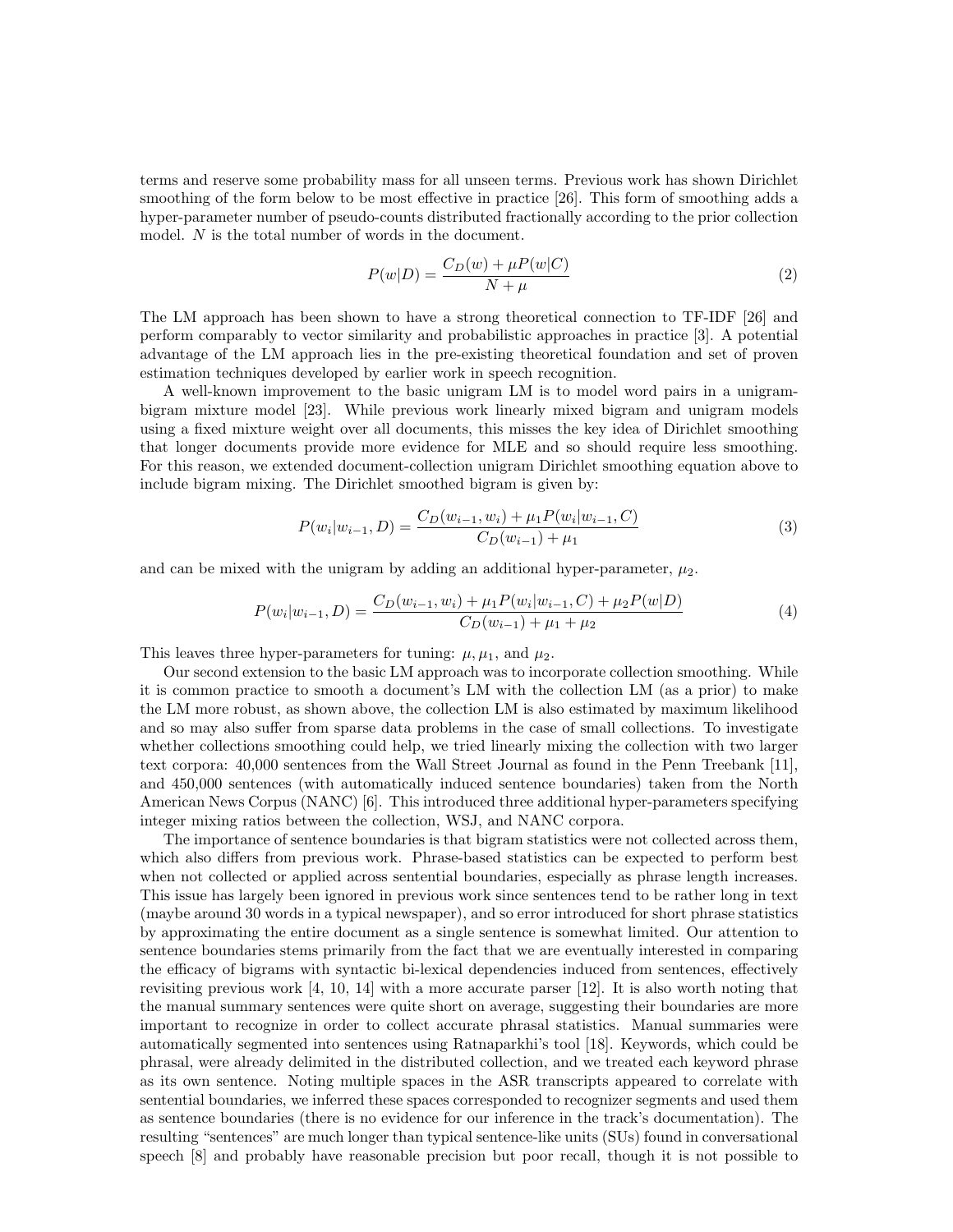measure this without reference transcripts. As such, we used them as an expedient and left application of more accurate SU-boundary detection for future work [7].

We also applied pseudo-relevance feedback and found it significantly improved our results. Experimental parameters included the number of documents to use for feedback, and a multiplicative scaler for the original query counts. We never performed more than one iteration of feedback, nor did we try restricting term harvesting to a subset of terms rather than the entire document. This feedback scheme was developed in a short amount of time and leaves much room for improvement.

As indicated in the introduction, time constraints caused us to give far less attention to Czech than to English. We did not model bigrams or perform collection smoothing, and we used as the off-the-shelf Indri system as our model (with one minor change to its parsing code to not split tokens on accented characters). Indri actually implements a multi-Bernoulli model rather than a true unigram model, but results are roughly comparable [13]. Anecdotally comparing our unigram to Indri for the English manual data on development set topics (§4), we saw a similar trend previously reported in which the unigram model scored about a half point higher MAP [13]. In terms of stemming Czech, we evaluated use of off-the-shelf "light" and "aggressive" stemmers [20]. We also evaluated use of Indri's pseudo-relevance feedback mechanism.

### 4 Evaluation

This section describes our evaluation on English and Czech, including evaluation framework, parameter settings, and results.

#### 4.1 English

The same 63 training topics and 33 evaluation topics used in 2006 were used again in 2007. Relevance assessments for the test set were distributed to participants following the 2006 evaluation, so some participants may have run error analysis experiments on the test data then without realizing it would be reused this year. Since relevant assessments for all queries were available, 2007 track organizers clearly indicated which queries comprised the test set to help ensure no one accidentally tuned on it this year. In order to preserve the test set for future use, we have performed no error analysis of our results on it. While working on the development set, we found a small problem with the distributed relevance assessments (across all topics) that some documents marked as relevant were not actually in the distributed collection, but these cases were automatically filtered out without compromising the assessments.

For the "manual" case, we used the manual summaries and keywords; we made no use preinterview questionnaire information, or the VHF ontology. For "automatic" retrieval, we used the ASR2006B transcripts and both sets of automatic keywords. As with the manual case, we found use of the automatic keywords to improve retrieval, although we did not evaluate use of one set of keywords versus the other. We also did not evaluate other versions of the automatic transcripts, and this may be worth revisiting since some teams have reported better retrieval accuracy with the 2004 transcripts. Following previous work [26],  $\mu$  was fixed at 2000 for all runs, manual and automatic. In hindsight, it would have been interesting to explore alternative  $\mu$  settings since the manual and automatic "documents" used here are rather different from one another, and both differ significantly from previous retrieval experiments which varied  $\mu$  on text collections. For both manual and automatic runs, best performance was almost always seen with  $\mu_1$  set to 1, and so this parameter was also largely fixed. Additional detail on parameter settings used and corresponding results on the development set can be found in the appendix (§7).

Results in Table 1 show performance of our five submitted runs on development and test sets; queries used were: title-only (T), title and description (TD), and title, description, and narrative (TDN). Representative strong results achieved the CL-SR tracks are also shown, though it should be noted that our results on the development set correspond to optimal tuning on those queries whereas the CL-SR'05 numbers do not. Retrieval accuracy was measured using mean-average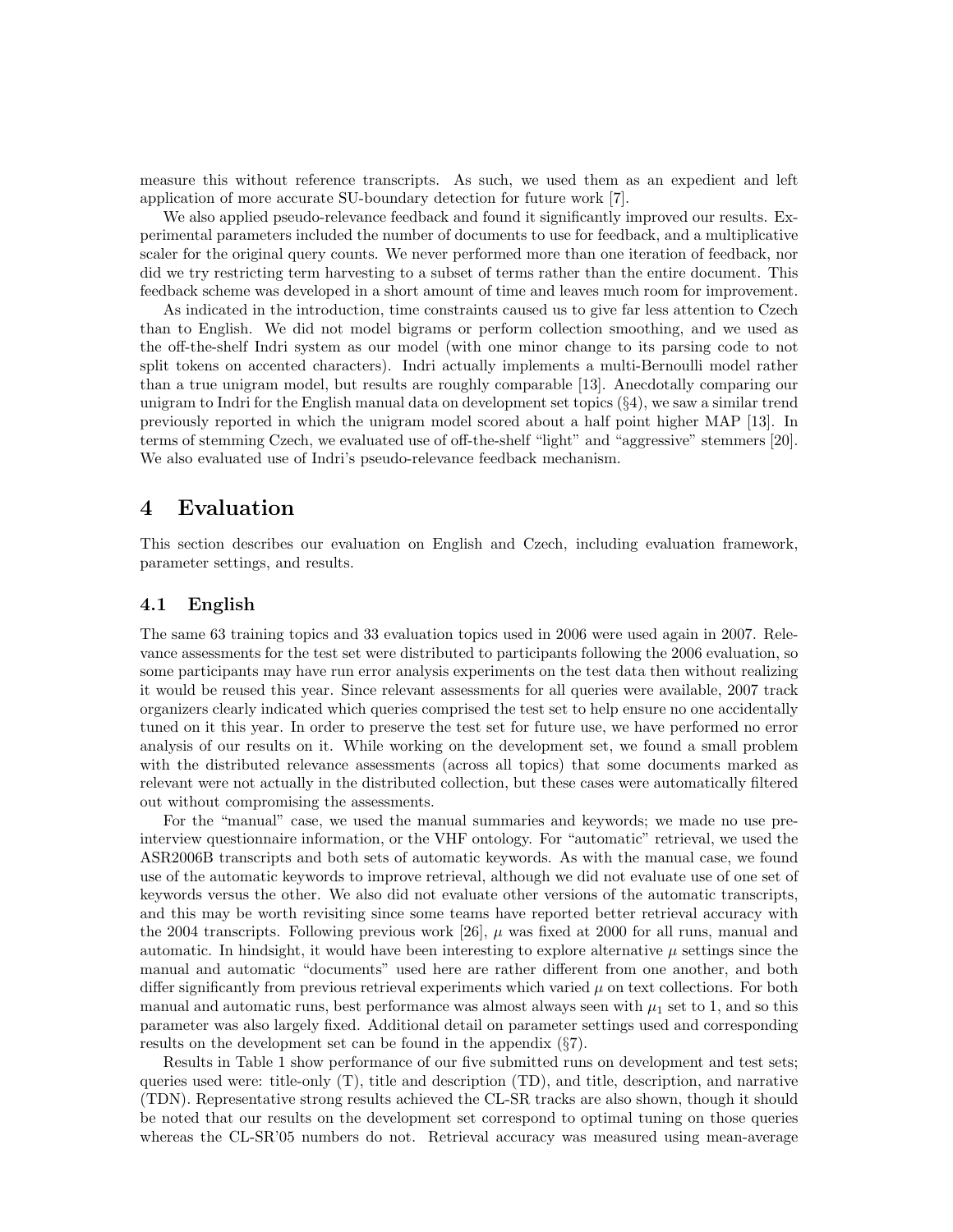| Collection | Queries | $\mid$ Dev MAP $\mid$ CL-SR'05 $\mid$ |                          | Test MAP CL-SR'06 CL-SR'07 |       |       |
|------------|---------|---------------------------------------|--------------------------|----------------------------|-------|-------|
| Manual     | TDN     | .3829                                 | $\overline{\phantom{a}}$ | .2870                      | .2902 |       |
|            | TD      | .3443                                 | .3129                    | .2366                      | .2710 |       |
|            | m       | .3161                                 | $\overline{\phantom{a}}$ | .2348                      | .2489 |       |
| Auto       | TDN     | .1623                                 | .2176                    | .0910                      | .0768 |       |
|            | TD      | .1397                                 | .1653                    | .0785                      | .0754 | .0855 |

Table 1: Mean-average precision (MAP) retrieval accuracy of English submitted runs. CL-SR columns indicate representative strongs result achieved in that year's track on the same query set [15]. Statistical significance analysis between participant submissions is not possible here due to unavailability of participants' document rankings; refer to the CL-SR'07 track report for such analysis.

precision (MAP) as reported by the  $\texttt{tree\_eval}$  tool version  $8.1^2$ .

After submitting our official runs, we discovered a system bug which caused some query topic fields to be prematurely truncated. The bug did not affect the development set but did affect the narrative field of three test queries. After fixing the bug, we re-ran our two submissions affected by it (one manual, one automatic). We then made our only use of the test set relevance assessments to evaluate the resulting retrieval accuracy with the bug fix. The difference was substantial, and results given in the body of Table 1 show system performance with the bug fix. Without the fix, Manual-TDN on the test set was .2577 and Auto-TDN was .0831.

Regarding the impact of our enhancements to the basic unigram (bigram mixing and collections smoothing), we refer the reader to results on the development set shown in the appendix (§7). To broadly summarize, while the best unigram result was often not too far below the best bigram result, bigram results were more robust across parameter settings. Bigram statistics also appeared to have greater impact with pseudo-relevance feedback than without. As for collection smoothing, it clearly provided a substantial improvement. WSJ smoothing always helped, and NANC smoothing almost always helped, though less so in the case of pseudo-relevance feedback.

Overall, we are fairly pleased with our system's relative performance in the evaluation, but room is certainly left for improvement.

#### 4.2 Czech

Czech retrieval accuracy was measured using the mGAP metric and tool, which mapped retrieved segments to replay times [15]. We used the distributed quickstart segments and made no use of the segmentation scripts. 29 topics used for evaluation in 2006 comprised our development set. The evaluation was blind, with a test set of 42 topics. Results are given in Table 2. Preliminary results for 2007 indicate our performance was relatively poor. While this is of course disappointing, it is not too surprising given our focus on developing a strong English baseline system. As for last year's scores, it is difficult to compare this year's results to them because they apparently suffered from a bug in the 2006 distributed quickstart segments. For the same topics, the absolute value of all teams' (preliminary) results this year far surpassed 2006 scores.

## 5 Conclusion

Brown's participation in the Cross-Language Speech Retrieval (CL-SR) track at the 2007 Cross Language Evaluation Forum (CLEF) represented our group's first effort in developing and applying an information retrieval (IR) system for human language. Our goal was to develop a strong baseline system which we could build on and compare to in future research. Our English system applied a novel form of Dirichlet bigram smoothing and showed the importance of collection smoothing

 $^{2}$ http://trec.nist.gov/trec\_eval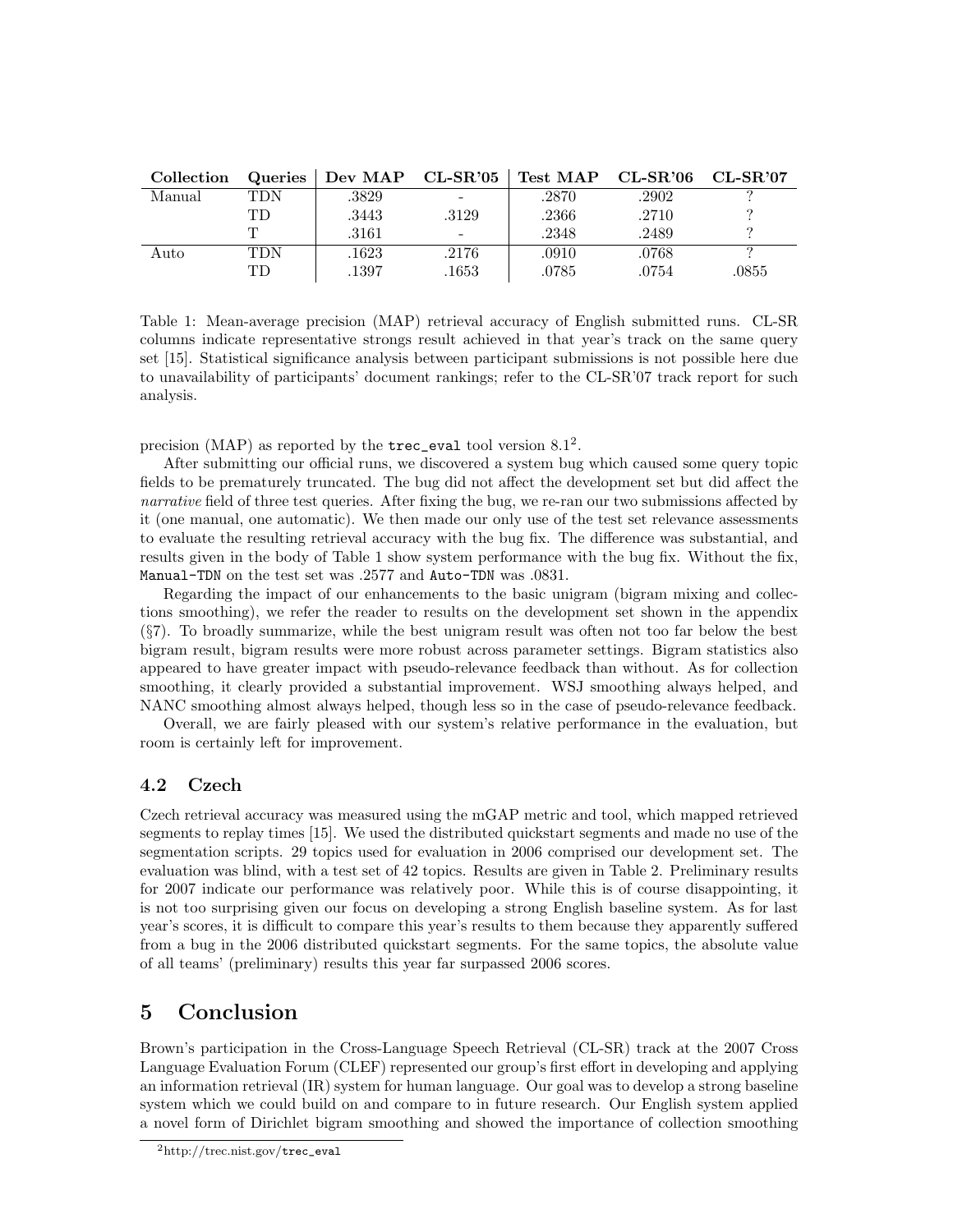| <b>Stemmer</b> | Feedback      | Dev mGAP Test mGAP |       |
|----------------|---------------|--------------------|-------|
| none           | $\mathbf{no}$ | .0134              |       |
| aggressive     |               | .0140              |       |
| light          |               | .0144              |       |
| none           | yes           | .0135              | .0052 |
| aggressive     |               | .0146              | .0106 |
| light          |               | .0161              | .0114 |

Table 2: Mean Generalized Average Precision (mGAP) retrieval accuracy on Czech for the development and test sets. All runs were on the quickstart ASR transcripts using TD queries. Runs using feedback comprised our official submissions. No statistical significance testing was performed. Preliminary results for 2007 indicate the top-performing TD run achieved .0228 mGAP.

with a small collection. This system performed well, though we expect there is still room for improvement through more tuning of existing methodology. Our Czech system applied a simple unigram model under two forms of stemming and provided us with initial experience in non-English retrieval.

### 6 Acknowledgments

This work was initiated at the Institute of Formal and Applied Linguistics  $(\text{UFAL})^3$  at Charles University in Prague, where the first author was graciously hosted for the first half of 2007. Support for this work was provided by NSF PIRE Grant No OISE-0530118 and DARPA GALE contract HR0011-06-2-0001. Any opinions, findings, and conclusions, or recommendations expressed in this material are those of the authors and do not necessarily reflect the views of the supporting agencies.

## References

- [1] Thorsten Brants. Natural Language Processing in Information Retrieval. In Proceedings of the 14th Meeting of Computational Linguistics in the Netherlands, 2003.
- [2] Seyit Ahmet Camtepe, Mark K. Goldberg, Malik Magdon-Ismail, and Mukkai Krishn. Detecting conversing groups of chatters: a model, algorithms, and tests. In Proceedings of the IADIS International Conference on Applied Computing, pages 89–96, 2005.
- [3] Hui Fang, Tao Tao, and ChengXiang Zhai. A formal study of information retrieval heuristics. In SIGIR '04: Proceedings of the 27th annual international ACM SIGIR conference on Research and development in information retrieval, pages 49–56, 2004.
- [4] Jianfeng Gao, Jian-Yun Nie, Guangyuan Wu, and Guihong Cao. Dependence language model for information retrieval. In Proceedings of the 27th annual international ACM SIGIR conference on Research and development in information retrieval, pages 170–177, 2004.
- [5] J. Garofolo, G. Auzanne, and E. Voorhees. The trec spoken document retrieval track: A success story. In the Ninth Text Retrieval Conference (TREC-9), 1999.
- [6] David Graff. North American News Text Corpus, 1995. Linguistic Data Consortium. LDC95T21.

<sup>3</sup>http://ufal.mff.cuni.cz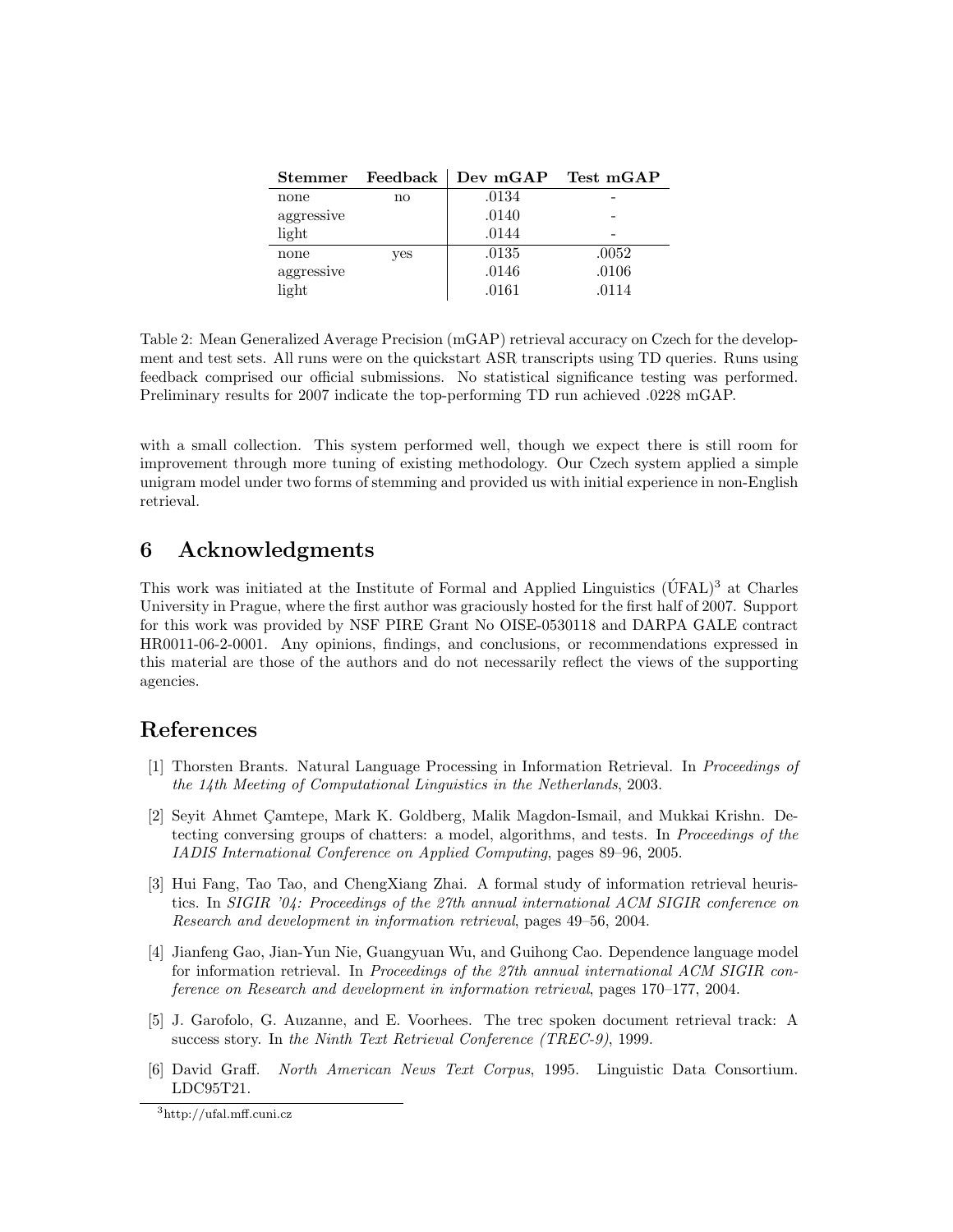- [7] Mary Harper, Bonnie Dorr, John Hale, Brian Roark, Izhak Shafran, Matthew Lease, Yang Liu, Matthew Snover, Lisa Yung, Anna Krasnyanskaya, and Robin Stewart. 2005 Johns Hopkins Summer Workshop Final Report on Parsing and Spoken Structural Event Detection.
- [8] LDC. Simple metadata annotation specification version 6.2. Technical report, 2004.
- [9] Matthew Lease. Natural language processing for information retrieval: the time is ripe (again). In Proceedings of the 1st Ph.D. Workshop at the ACM Conference on Information and Knowledge Management (PIKM), 2007. To appear.
- [10] Changki Lee, Gary Geunbae Lee, and Myung Gil Jang. Dependency structure applied to language modeling for information retrieval. ETRI Journal, 28:337–346, 2006.
- [11] M. Marcus et al. Building a large annotated corpus of English: The Penn Treebank. Comp. Linguistics, 19(2):313–330, 1993.
- [12] David McClosky, Eugene Charniak, and Mark Johnson. Effective self-training for parsing. In Proceedings of the Human Language Technology Conference of the NAACL, Main Conference, pages 152–159, 2006.
- [13] Donald Metzler, Victor Lavrenko, and W. Bruce Croft. Formal multiple-bernoulli models for language modeling. In *SIGIR '04: Proceedings of the 27th annual international ACM SIGIR* conference on Research and development in information retrieval, pages 540–541, 2004.
- [14] Ramesh Nallapati and James Allan. Capturing term dependencies using a language model based on sentence trees. In CIKM '02: Proceedings of the eleventh international conference on Information and knowledge management, pages 383–390, 2002.
- [15] D. Oard et al. Overview of the CLEF-2006 cross-language speech retrieval track. In Working Notes for the Cross Language Evaluation Forum 2006 Workshop, 2006.
- [16] Douglas W. Oard, Dagobert Soergel, David Doermann, Xiaoli Huang, G. Craig Murray, Jianqiang Wang, Bhuvana Ramabhadran, Martin Franz, Samuel Gustman, James Mayfield, Liliya Kharevych, and Stephanie Strassel. Building an information retrieval test collection for spontaneous conversational speech. In  $SIGIR$  '04: Proceedings of the 27th annual international ACM SIGIR conference on Research and development in information retrieval, pages 41–48, 2004.
- [17] Jay M. Ponte and W. Bruce Croft. A language modeling approach to information retrieval. In Proceedings of the 21st annual international ACM SIGIR conference, pages 275–281, 1998.
- [18] Jeffrey C. Reynar and Adwait Ratnaparkhi. A maximum entropy approach to identifying sentence boundaries. In *Proceedings of the fifth conference on Applied natural language pro*cessing, pages 16–19, 1997.
- [19] S.E. Robertson, S. Walker, and M. Beaulieu. Experimentation as a way of life: Okapi at trec. Information Processing and Management, 36(1):95–108, January 2000.
- [20] J. Savoy and S. Abdou. Unine at clef-2006: experiments with monolingual, bilingual and domain-specific and robust retrieval. In Proceedings of the Cross-Language Evaluation Forum (CLEF), 2006.
- [21] Amit Singhal. Modern information retrieval: A brief overview. Bulletin of the IEEE Computer Society Technical Committee on Data Engineering.
- [22] Amit Singhal, Chris Buckley, and Mandar Mitra. Pivoted document length normalization. In Proceedings of the 19th annual international ACM SIGIR conference, pages 21–29, 1996.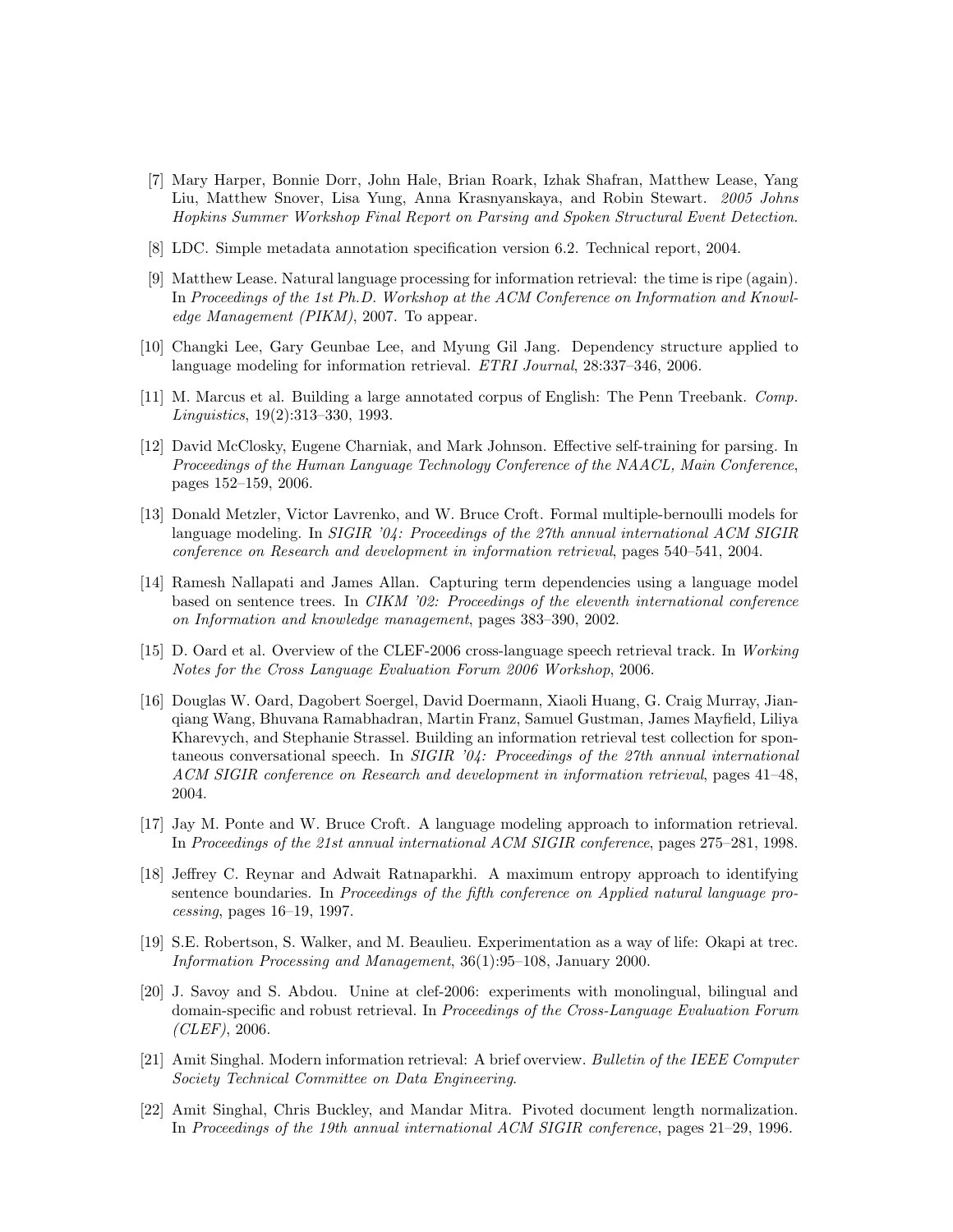- [23] Fei Song and W. Bruce Croft. A general language model for information retrieval. In Proceedings of the eighth international conference on Information and knowledge management (CIKM), pages 316–321, 1999.
- [24] K. Sparck Jones, S. Walker, and S.E. Robertson. A probabilistic model of information retrieval: development and comparative experiments (parts i and ii). Information Processing and Management, 36:779–840, 2000.
- [25] Chengxiang Zhai. A brief review of information retrieval models. Technical report, Department of Computer Science, University of Illinois at Urbana-Champaign, 2007.
- [26] Chengxiang Zhai and John Lafferty. A study of smoothing methods for language models applied to information retrieval. ACM Trans. Inf. Syst., 22(2):179–214, 2004.

### 7 Appendix

This section provides some additional detail on English retrieval experiments, including parameter settings and results on the development set.

#### 7.1 Manual without pseudo-relevance feedback

MAP retrieval accuracy on development corpus for top 10 manual runs without pseudo-relevance feedback.  $\mu_2$  unigram weight was either 500 or 100000 (the latter effectively nullifying bigram statistics). Use of manual key words in addition to manual summaries was varied. Collection smoothing was varied between: none, WSJ, and WSJ+NANC (simple concatenation). Overall, use of manual keywords is seen to help though not dramatically. Collection smoothing, in contrast, appears to be much more important.

```
0.3369 TDN 500 with-manual-keywords.wsj+nanc
0.3312 TDN 500 wsj
0.3269 TDN 500 wsj+nanc
0.3260 TDN 500 with-manual-keywords.wsj
0.3236 TDN 100000 with-manual-keywords.wsj+nanc
0.3218 TDN 100000 wsj
0.3149 TDN 100000 with-manual-keywords.wsj
0.3116 TDN 100000 wsj+nanc
0.2967 TDN 500 no-collection-smoothing
0.2914 TDN 500 with-manual-keywords.no-collection-smoothing
...
0.3091 TD 500 with-manual-keywords.wsj+nanc
0.3058 TD 500 wsj
0.3033 TD 500 with-manual-keywords.wsj
0.3021 TD 100000 wsj
0.3016 TD 500 wsj+nanc
0.2992 TD 100000 with-manual-keywords.wsj+nanc
0.2965 TD 100000 with-manual-keywords.wsj
0.2945 TD 100000 wsj+nanc
0.2852 TD 500 with-manual-keywords.no-collection-smoothing
0.2825 TD 500 no-collection-smoothing
...
0.2721 T 500 with-manual-keywords.wsj+nanc
0.2716 T 100000 with-manual-keywords.wsj+nanc
0.2689 T 100000 wsj
0.2663 T 500 with-manual-keywords.wsj
0.2662 T 500 wsj+nanc
```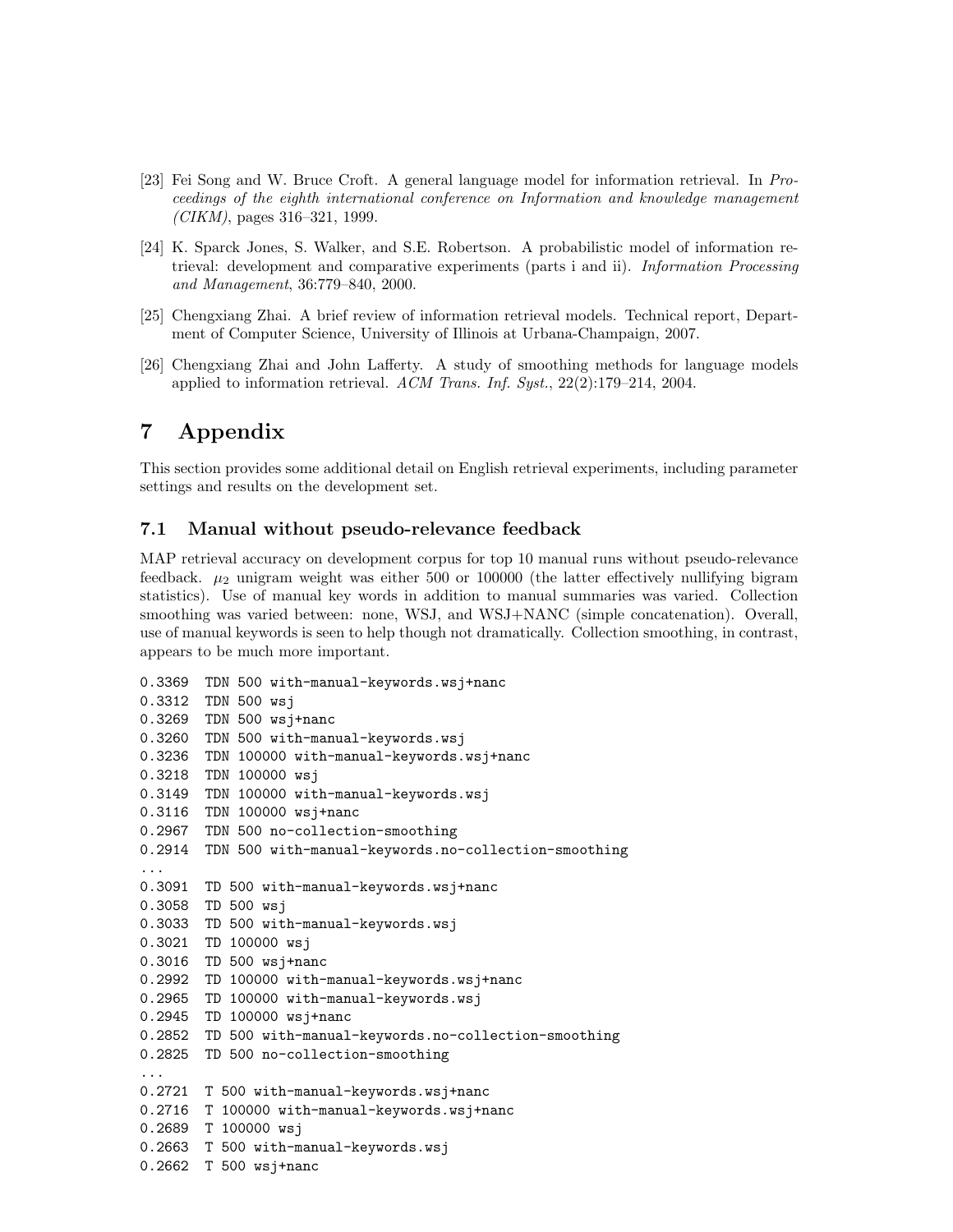0.2661 T 100000 wsj+nanc 0.2656 T 500 wsj 0.2646 T 100000 with-manual-keywords.wsj 0.2611 T 500 no-collection-smoothing 0.2605 T 100000 no-collection-smoothing

### 7.2 Manual with pseudo-relevance feedback

MAP retrieval accuracy for top 10 parameter settings on development corpus for each query condition given manual summary and keywords with pseudo-relevance feedback. Fields are: query condition,  $\mu_2$  unigram weight, number of documents to use for feedback, and mixing weight of original query relative to feedback set.  $\mu_1$  bigram weight was fixed at 1. The relative rarity of  $\mu_2$  unigram weight parameter setting of 100000 suggests the bigram model provides more robust, strong performance for medium and long queries.

0.3829 TDN.2000.20.8 0.3829 TDN.100000.20.4 0.3823 TDN.2000.15.4 0.3821 TDN.2000.15.3 0.3821 TDN.1000.20.8 0.3817 TDN.1500.20.8 0.3812 TDN.1500.15.4 0.3812 TDN.100000.15.4 0.3811 TDN.2000.20.4 0.3811 TDN.1500.15.3 ... 0.3443 TD.2000.15.8 0.3440 TD.2000.10.8 0.3437 TD.1500.10.8 0.3435 TD.100000.15.8 0.3431 TD.2000.10.4 0.3431 TD.1500.15.8 0.3430 TD.1000.10.8 0.3425 TD.750.10.8 0.3425 TD.2000.15.16 0.3425 TD.2000.10.3 ... 0.3131 T.2000.20.16 0.3120 T.1500.20.16 0.3116 T.1500.15.16 0.3116 T.100000.20.16 0.3110 T.2000.15.16 0.3110 T.1000.20.16 0.3107 T.2000.20.8 0.3102 T.100000.20.8 0.3100 T.100000.15.16 0.3098 T.100000.20.4

#### 7.3 Automatic without pseudo-relevance feedback

MAP retrieval accuracy for top 10 parameter settings on development corpus for each query condition given ASR06B recognizer output plus automatic keywords and no pseudo-relevance feedback. NANC-smoothing consistently appeared in the two shorter query conditions while rarely appearing for verbose queries. Fields are: query condition,  $\mu_1$  bigram weight,  $\mu_2$  unigram weight, collection weight, WSJ weight, and NANC weight.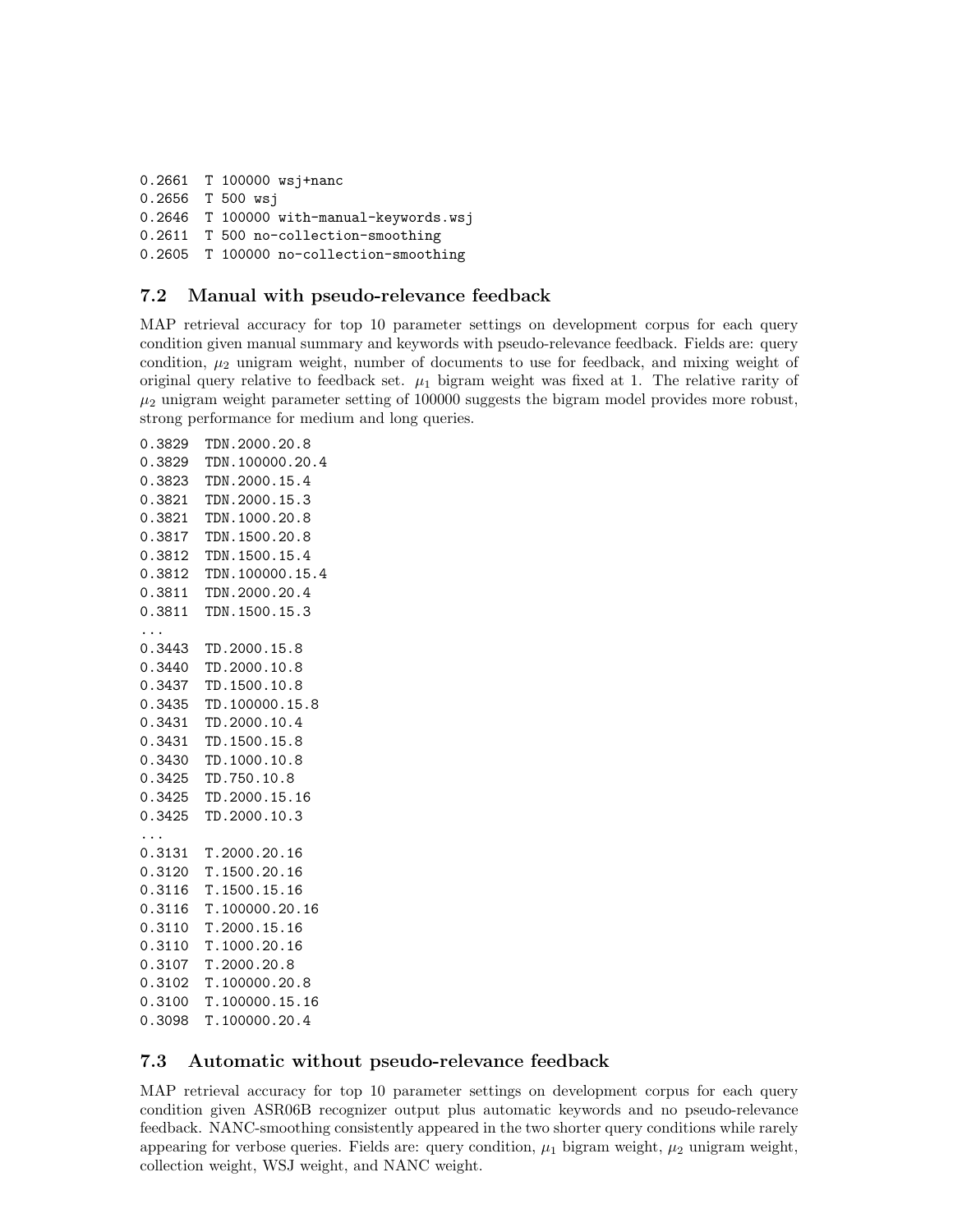```
0.1396 TDN.1.750.coll+akw-1.wsj-16.nanc-0
0.1395 TDN.1.750.coll+akw-1.wsj-8.nanc-0
0.1393 TDN.1.750.coll+akw-1.wsj-8.nanc-1
0.1393 TDN.1.500.coll+akw-1.wsj-8.nanc-0
0.1393 TDN.1.1250.coll+akw-1.wsj-16.nanc-0
0.1392 TDN.1.1500.coll+akw-1.wsj-16.nanc-0
0.1391 TDN.1.1000.coll+akw-1.wsj-8.nanc-0
0.1391 TDN.1.1000.coll+akw-1.wsj-16.nanc-0
0.1390 TDN.1.1250.coll+akw-1.wsj-8.nanc-0
0.1389 TDN.1.750.coll+akw-1.wsj-4.nanc-1
...
0.1240 TD.1.1500.coll+akw-2.wsj-1.nanc-1
0.1237 TD.1.1250.coll+akw-2.wsj-1.nanc-1
0.1232 TD.1.2000.coll+akw-1.wsj-1.nanc-1
0.1231 TD.1.1500.coll+akw-1.wsj-1.nanc-1
0.1231 TD.1.1250.coll+akw-1.wsj-2.nanc-1
0.1230 TD.1.2000.coll+akw-1.wsj-2.nanc-1
0.1230 TD.1.1250.coll+akw-1.wsj-1.nanc-1
0.1229 TD.1.1500.coll+akw-1.wsj-2.nanc-1
0.1229 TD.1.1000.coll+akw-1.wsj-4.nanc-1
0.1229 TD.1.1000.coll+akw-1.wsj-2.nanc-1
...
0.1103 T.1.5000.coll+akw-2.wsj-1.nanc-1
0.1103 T.1.2000.coll+akw-2.wsj-1.nanc-1
0.1102 T.1.5000.coll+akw-1.wsj-2.nanc-1
0.1102 T.1.5000.coll+akw-1.wsj-1.nanc-1
0.1099 T.1.5000.coll+akw-1.wsj-4.nanc-1
0.1099 T.1.2000.coll+akw-1.wsj-4.nanc-0
0.1099 T.1.1500.coll+akw-2.wsj-1.nanc-1
0.1099 T.1.10000.coll+akw-1.wsj-1.nanc-1
0.1097 T.5.5000.coll+akw-2.wsj-1.nanc-1
0.1097 T.1.2000.coll+akw-1.wsj-1.nanc-1
```
#### 7.4 Automatic with pseudo-relevance feedback

MAP retrieval accuracy for top 10 parameter settings on development corpus for each query condition given ASR06B recognizer output plus automatic keywords using pseudo-relevance feedback. WSJ-smoothing was consistently useful while NANC smoothing was not. Fields are: query condition,  $\mu_2$  unigram weight, number of documents to use for feedback, mixing weight of original query relative to feedback set, collection weight, WSJ weight, and NANC weight.  $\mu_1$  bigram weight was fixed at 1.

```
0.1623 TDN.1250.10.20.coll-akw-1.wsj-4.nanc-0
0.1617 TDN.750.5.20.coll-akw-1.wsj-2.nanc-0
0.1616 TDN.1500.10.20.coll-akw-1.wsj-8.nanc-0
0.1616 TDN.1500.10.20.coll-akw-1.wsj-2.nanc-0
0.1615 TDN.750.5.20.coll-akw-1.wsj-4.nanc-0
0.1615 TDN.2000.10.20.coll-akw-1.wsj-4.nanc-0
0.1615 TDN.1250.10.20.coll-akw-1.wsj-8.nanc-0
0.1613 TDN.750.10.20.coll-akw-1.wsj-4.nanc-0
0.1613 TDN.750.10.20.coll-akw-1.wsj-1.nanc-0
0.1611 TDN.2000.10.20.coll-akw-1.wsj-1.nanc-1
...
0.1397 TD.2000.10.20.coll-akw-2.wsj-1.nanc-1
```